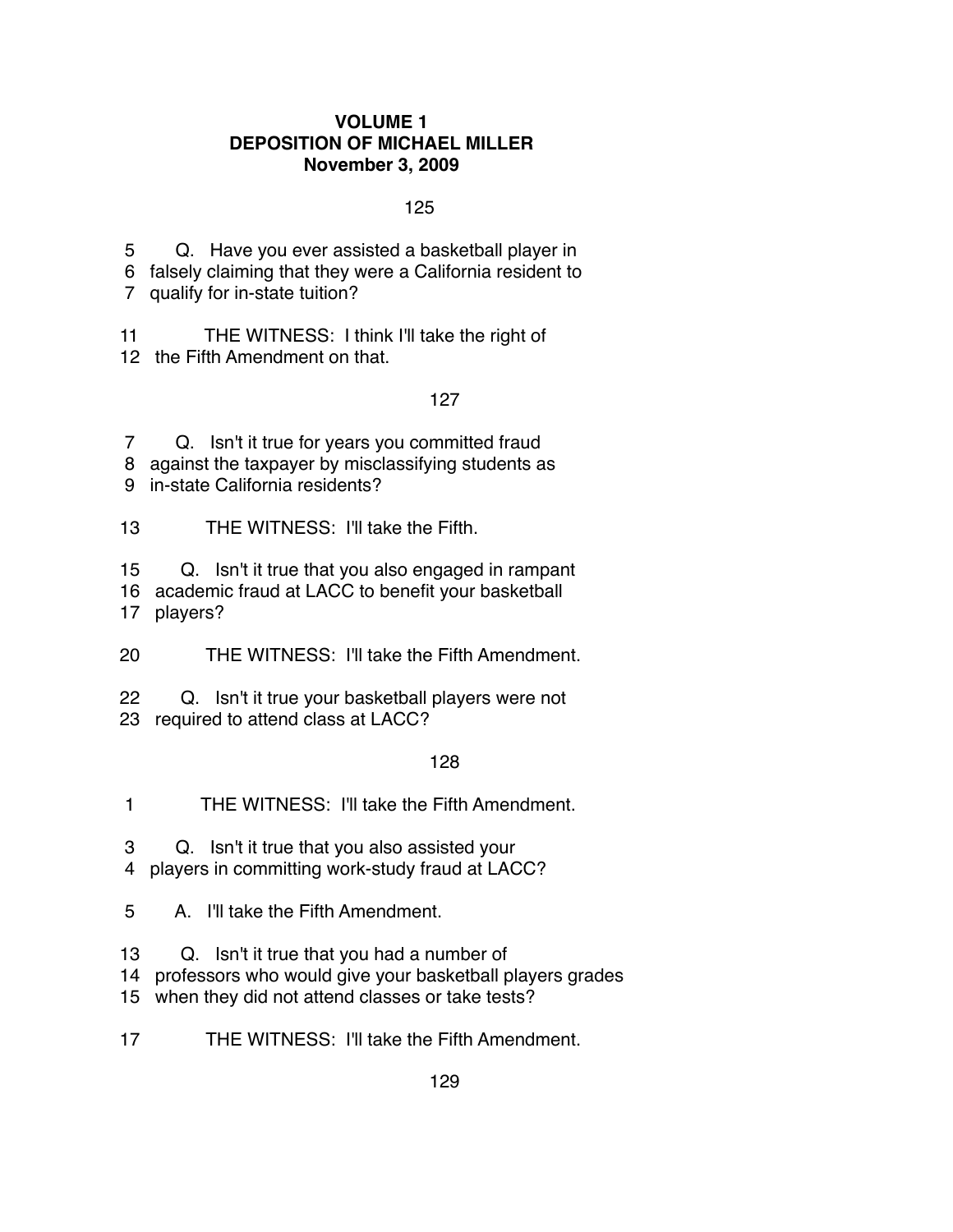5 Q. How long have you been committing fraud at 6 LACC?

7 A. I'll take the Fifth Amendment.

11 Q. Isn't it true that [name redacted] allowed you to

12 add -- have basketball players add classes well after

13 the deadline to do so?

14 A. I'll take the Fifth Amendment.

15 Q. Isn't it true that's why [name redacted] -- that

16 he rewarded instructors who would cheat the system by

17 giving your kids grades, when they never came to class,

18 and with money in the form of assistant coaching

19 positions?

23 THE WITNESS: I'll take the Fifth Amendment.

25 Q. We've covered academic fraud, tuition fraud,

130 and 130

1 grade fraud, work-study fraud. Isn't it also true that

2 you caused your players to falsely claim they were

3 military residents to steal tuition that's owed to the

4 District?

7 THE WITNESS: I'll take the Fifth Amendment.

9 Q. Isn't it true that you also personally

10 embezzled funds from the athletic department at LACC?

13 THE WITNESS: I'll take the Fifth Amendment.

131

 1 Q. Do you have any knowledge of a criminal 2 investigation into your conduct?

3 A. I will take the Fifth Amendment.

# **VOLUME 2 DEPOSITION OF MICHAEL MILLER February 11, 2010**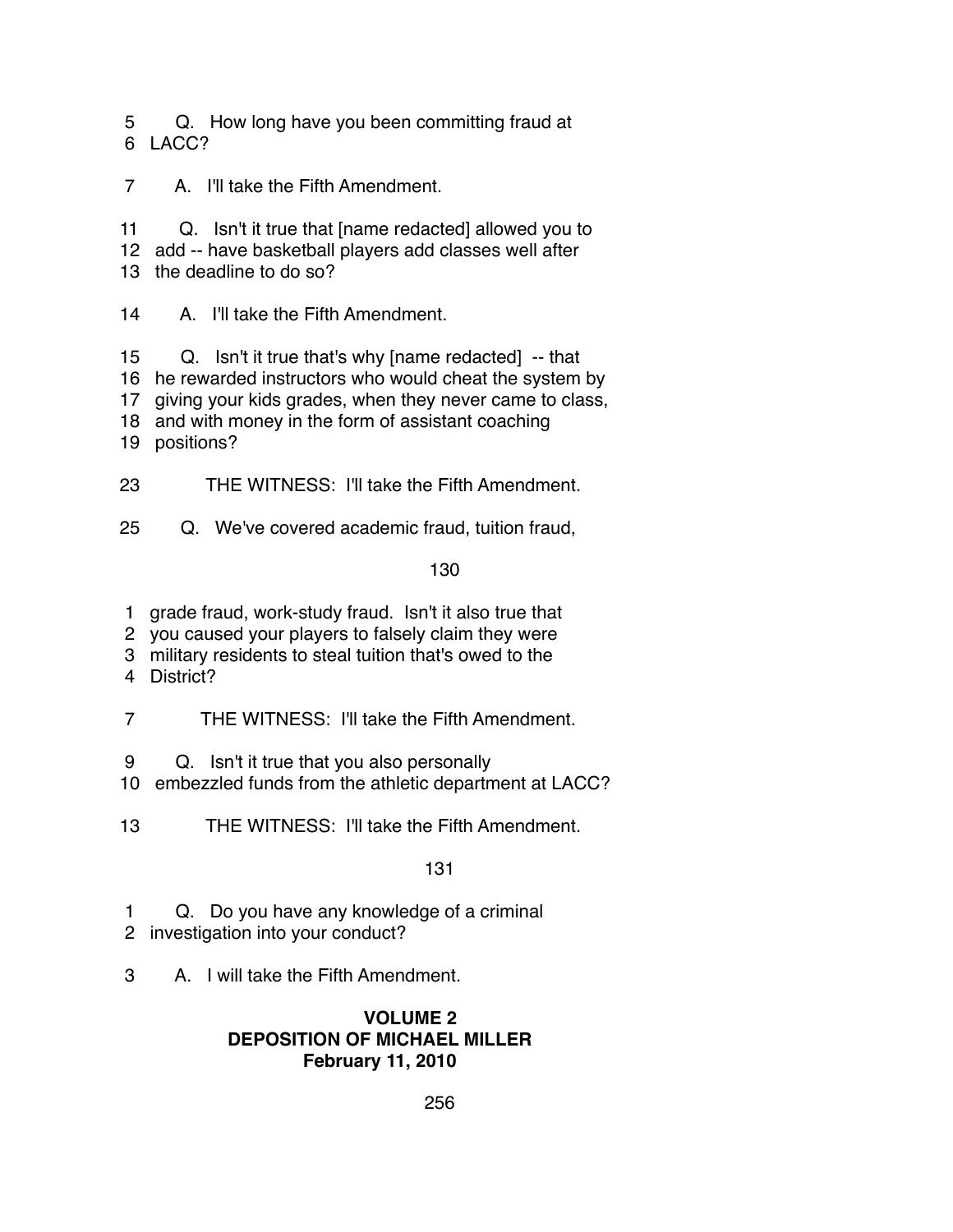- 11 Q. Have you received a target letter from a
- 12 prosecuting authority, stating that you are the target
- 13 of a criminal investigation?

## 257

7 THE WITNESS: I'll take the Fifth Amendment.

<u>265 - John Stein, Amerikan besteckt (</u>

19 Q: Why are you destroying evidence in

20 this lawsuit?

#### <u>266 میں اس کا 1988 میں اس کا 1988 میں اس کا 1988 میں اس کا 1988 میں اس</u>

- 1 THE WITNESS: I assert my Fifth Amendment
- 2 rights.

## **VOLUME 3 DEPOSITION OF MICHAEL MILLER March 16, 2010**

# <u>368 - John Stein, Amerikaansk politiker (</u>

 21 Q. Did you ever mishandle financial aid checks 22 for your basketball players?

# <u>369 and the state of the state of the state of the state of the state of the state of the state of the state o</u>

5 THE WITNESS: I'll invoke the Fifth Amendment.

## 377

5 Q. Did you commingle in

6 the same account money from your outside business with

7 funds for LACC?

- 18 THE WITNESS: I'll follow advice of counsel
- 19 and take the Fifth Amendment.